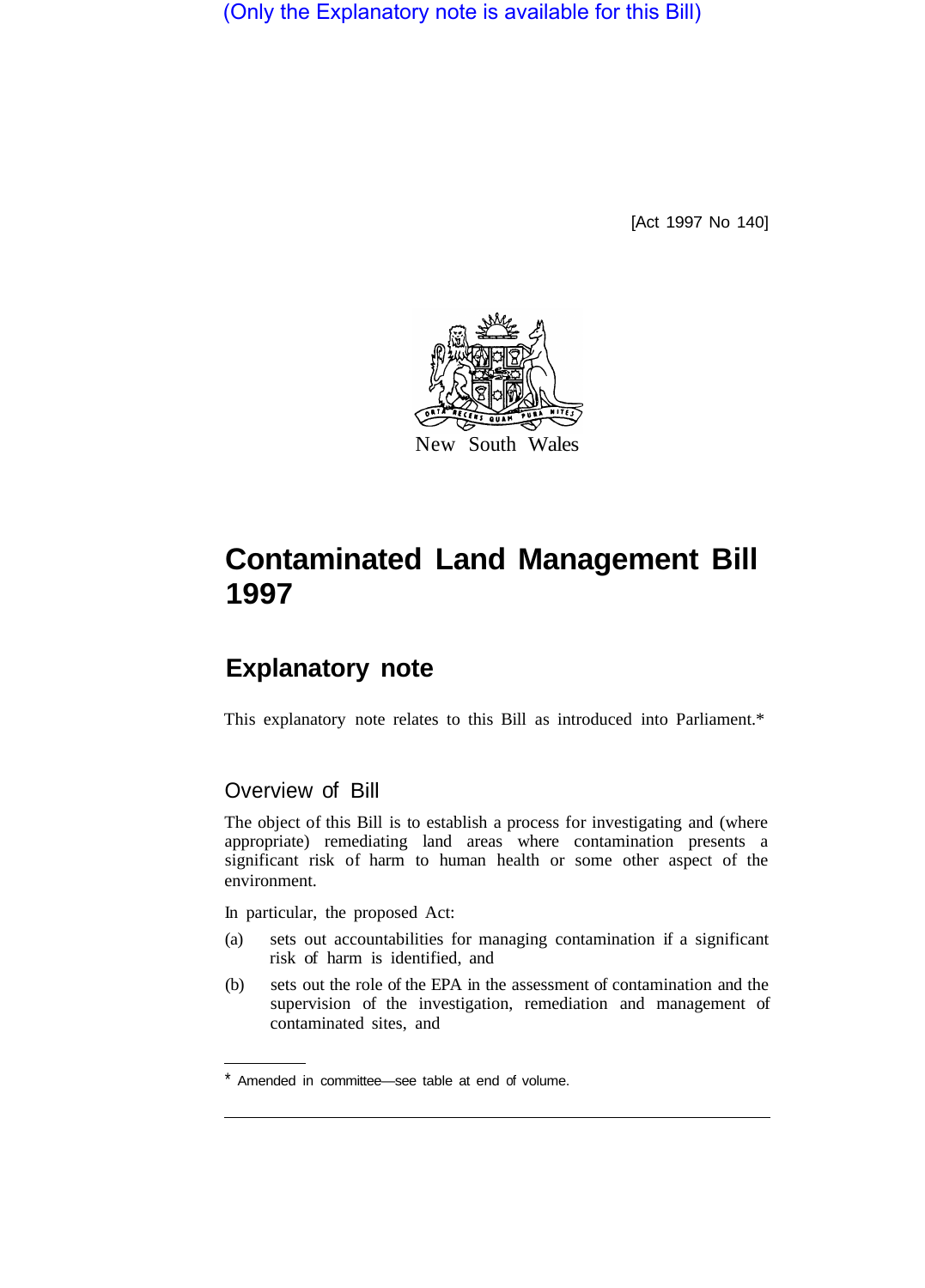Explanatory note

- (c) provides for the accreditation of site auditors of contaminated land to ensure appropriate standards of auditing in the management of contaminated land, and
- (d) aims to ensure that contaminated land is managed with regard to the need to maintain ecologically sustainable development.

### Outline of provisions

#### **Part 1 Preliminary**

**Clause 1** sets out the name (also called the short title) of the proposed Act.

**Clause 2** provides for the commencement of the proposed Act.

**Clause 3** states the objects of the proposed Act.

**Clause 4** defines a number of terms used generally in the proposed Act.

**Clause 5** defines *contamination.* 

#### **Part 2 Main functions of EPA under this Act**

This Part summarises the cardinal duties and powers of the Environment Protection Authority (EPA) under the proposed Act and outlines how the EPA is to decide when contamination presents a significant risk of harm.

The EPA must **(clause 6)** examine and respond to reports of contamination and, if the EPA has reasonable grounds to believe that the contamination presents a significant risk of harm, may formally order an investigation **(clause 7).** If land is found to be contaminated and to present such a risk, the EPA may order remediation (clause 7). In other cases, the EPA may adopt other strategies, but is not required to act **(clause 8).** Factors to be taken into account in assessing a significant risk of harm are set out in **clause 9,** and there is a general requirement that the EPA exercise its functions under the proposed Act with regard to the need to maintain ecologically sustainable development **(clause 10).** 

#### **Part 3 Investigation and remediation of contaminated land**

Part 3 provides details of the investigation and remediation procedures.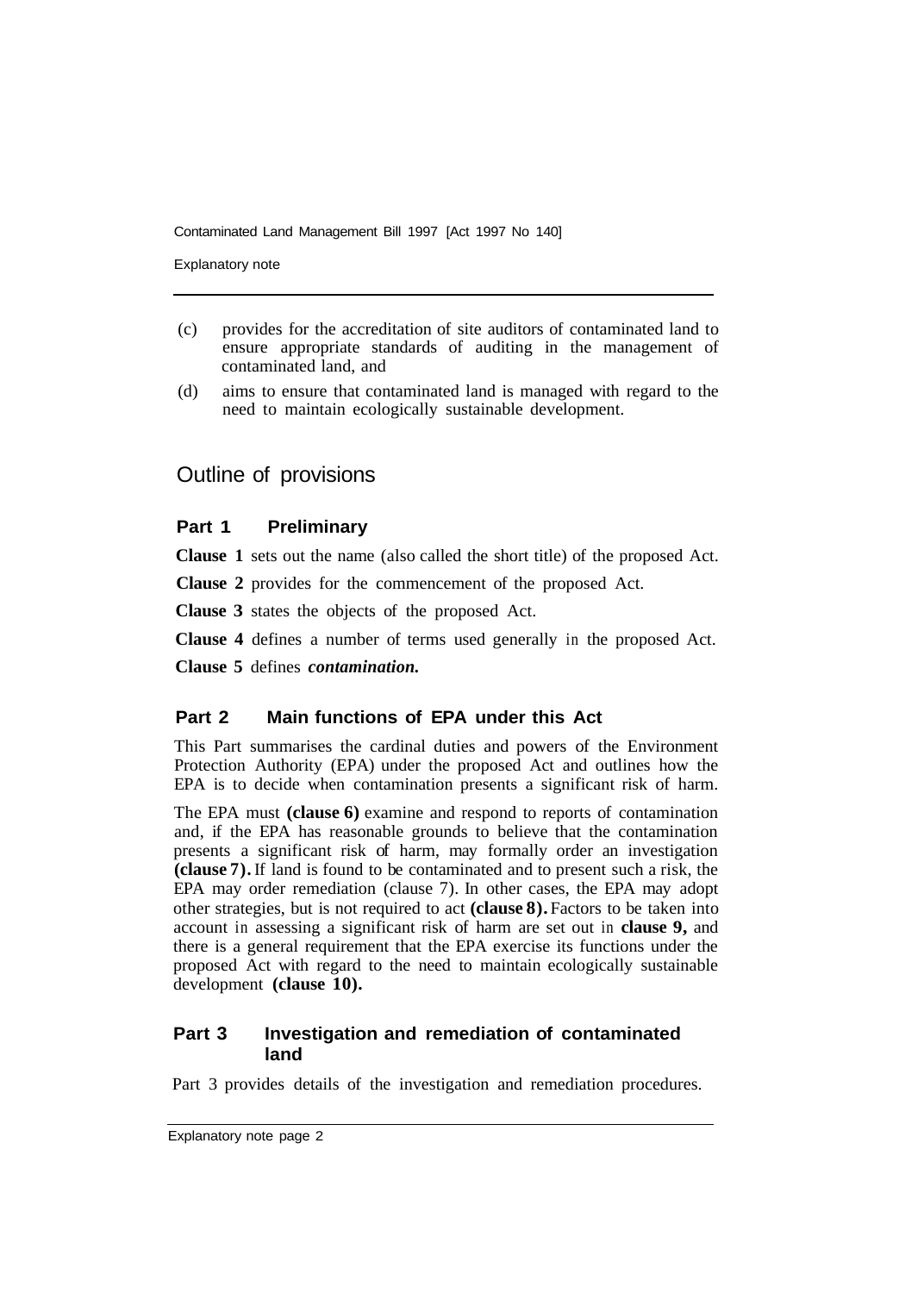Explanatory note

#### **Division 1 Preliminary**

In summary **(clause 11),** the EPA may declare investigation areas and remediation sites, and make investigation orders and remediation orders. Choice of the appropriate person to investigate or remediate must be according to **clause 12,** interpreted in the light of **clause 13** (dealing with cases of indirect or delayed contamination). The principal contaminator is the first choice, but if that person is not found or is insolvent, the owner of the contaminated land is the next choice, followed by its *notional owner*  (defined in **clause 14).** An alternative to all these choices is to make the order against a public authority.

Contributions from different parties towards the costs of investigation or remediation are dealt with later (Division 6).

#### **Division 2 Investigation**

Details are given of the basis and procedure for declaring general investigation areas **(clause 15)** and ending such declarations **(clause 16)** as well as the making of investigation orders **(clause 17)** that require a person to carry out specified actions **(clause 18).** 

#### **Division 3 Remediation**

Details are given of the basis and procedure for declaring specific remediation sites **(clause 19)** and ending such declarations **(clause 20)** as well as the making of remediation orders **(clause 21)** that require a person to carry out specified actions **(clause 22).** 

The nature of remediation is outlined in **clause 23.** It includes a range of actions besides full clean-ups, such as sealing off contamination, not disturbing land, or fencing land off so that it cannot be disturbed.

Voluntary remediation is not restricted by the proposed Act, and the EPA may agree with the parties to voluntary proposals not to issue remediation orders against them **(clause 24),** but may still issue such orders in circumstances falling outside the proposals **(clause 25).** 

The EPA may require the continuation of remediation action (for example, the maintenance of barriers created for the purposes of remediation). Those requirements may be made by notice to owners or occupiers under **clause 26**  or by a type of positive covenant under **clause 27.**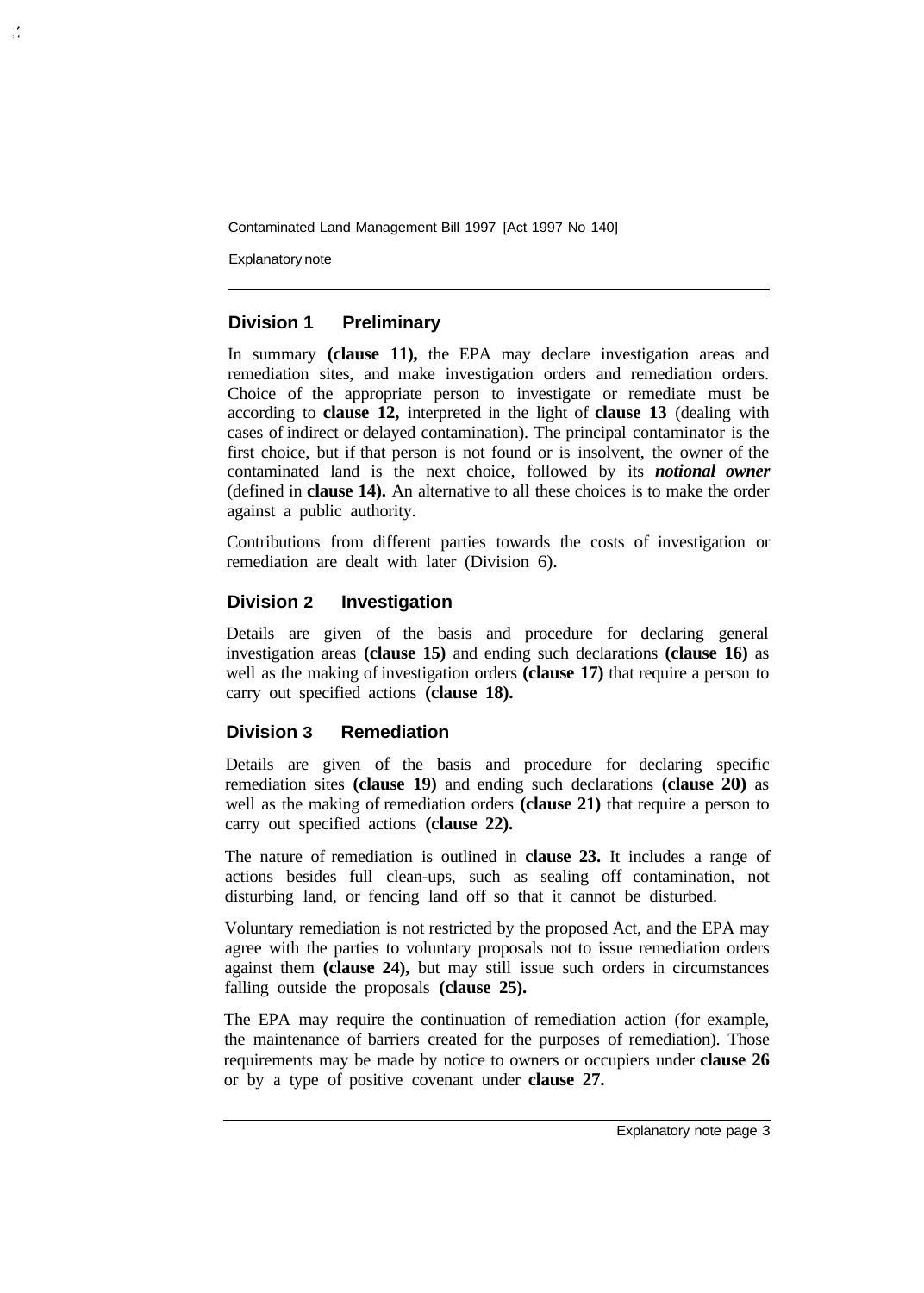Explanatory note

#### **Division 4 Action by public authority**

Public authorities must comply with investigation orders **(clause 29),** though they cannot be prosecuted for a failure to do so if they are not contaminators or owners of the relevant land (clause 21 (5)). They may also under **clause 28**  carry out orders originally directed against other persons who have failed to comply with those orders.

#### **Division 5 Entry on land to investigate or remediate that or other land**

A requirement to investigate or remediate does not confer an ancillary power to enter land. However, an occupier who refuses to permit entry may be required to comply with that requirement instead **(clause 30).** On the other hand, losses suffered by an occupier or owner because of investigation or remediation carried out by another person may be recouped by the occupier or owner **(clause 31).** 

#### **Division 6 Cost of investigation or remediation**

The costs associated with investigation and remediation orders may be recovered (EPA administrative costs under **clause 32,** public authorities' substantive costs of compliance under **clause 33** and other persons' substantive costs of compliance under **clause 34**). Ultimately it is the persons responsible for the contamination who have the responsibility to pay, but if some or all of them cannot pay or cannot be found, some or all of the costs may remain with the owner.

A public authority has priority over a person holding a security over land remediated by the authority if the land is disclaimed as onerous property **(clause 35**). A personal representative's or trustee's liability cannot extend beyond the value of the property that may be disposed of by him or her **(clause 36).** 

A costs notice served by a public authority may be registered by the Registrar-General **(clause 37)** to create a charge on the land investigated or remediated **(clause 38)** that has priority over all other encumbrances. Regulations may be made providing for the removal of the charge **(clause 39).** 

A public authority that recovers any money in respect of the authority's investigation or remediation of land must pay the money into the Consolidated Fund if the authority's relevant costs were originally met by an appropriation from that Fund (for example in the case of "orphan sites", the owners and contaminators of which are untraceable): **clause 40.**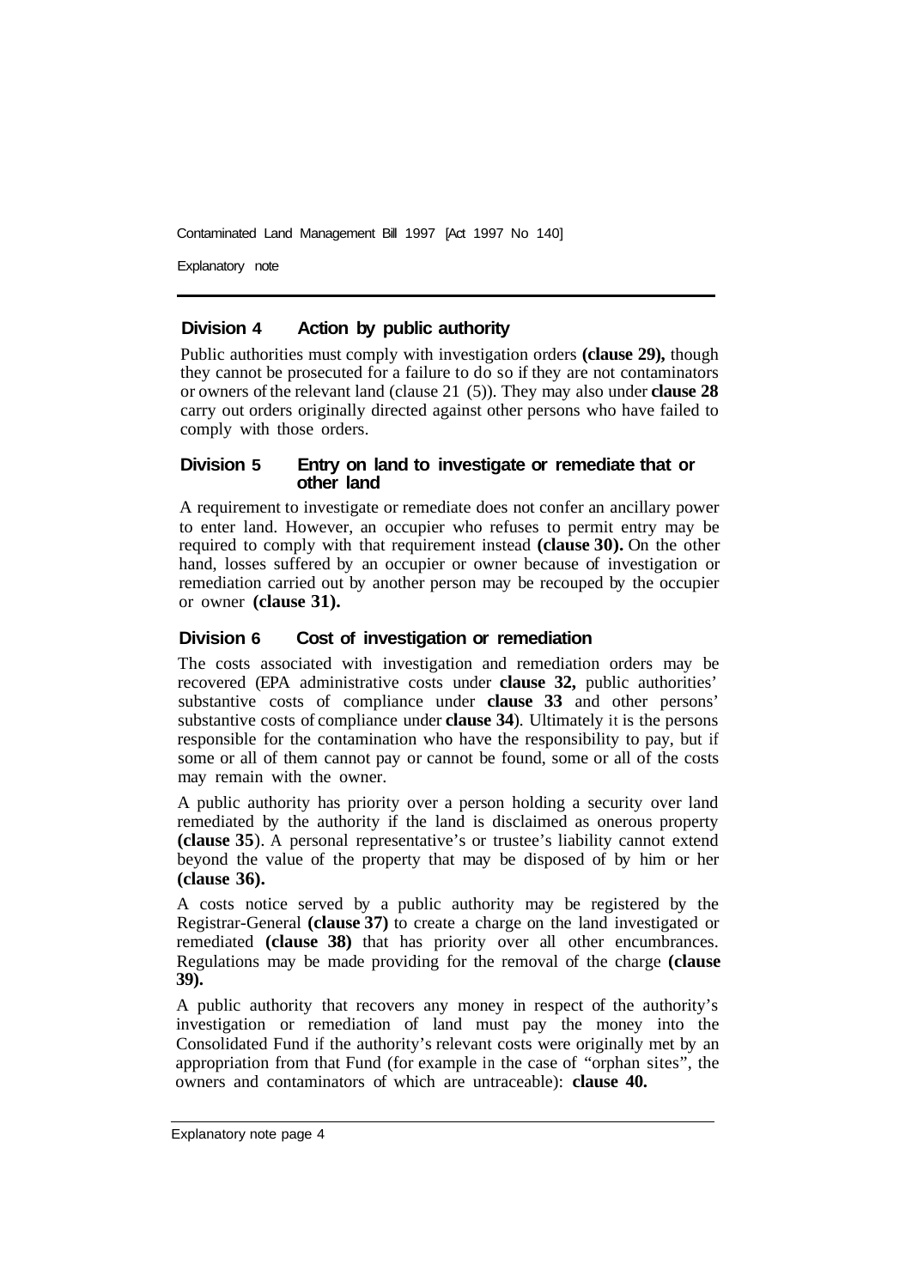**Explanatory note** 

#### **Division 7 General**

Ancillary provisions:

- (a) make it clear that more than one notice, declaration or order may be issued under Part 3 **(clause 41)** and that notices, declarations and orders may be varied or revoked **(clause 42),** and
- (b) prohibit the obstruction of persons carrying out orders **(clause 43),** and
- (c) prohibit the making of false reports **(clause 44).**

#### **Part 4 Audit of investigation or remediation**

This Part sets standards for the audit of investigation or remediation of contaminated land *(site audit* and other terms being defined in **clause 45),**  particularly but not exclusively when the audit is carried out to satisfy some statutory requirement **(clause 46).** Matters to be taken into account in site audits and in statements prepared in relation to them are specified in **clause 49.** 

A scheme for the accreditation of site auditors is set up (applications are made under **clause 47,** accreditation is granted under **clause 48** and accreditation may be suspended or revoked under **clause 54).** A person must not falsely pretend to be an accredited site auditor **(clause 55).** 

Site auditors must under **clause 50** let the EPA know when they conduct an audit for the purposes of a statutory requirement, prepare site audit statements for all audits, and give the EPA and local authorities copies of statements of audits conducted for the purposes of a statutory requirement. They must make annual returns **(clause 51),** avoid conflicts of interest **(clause 52),** and not make false audits or statements **(clause 53).** 

#### **Part 5 Information**

The EPA is to maintain a record of declarations and orders made under Part 3 and site audit statements furnished under Part 4, but only while they are current **(clause 56).** The record is to be open for inspection by the public. Local authorities are to be informed by the EPA of declarations and orders **(clause 57).** 

A person who carries on an activity on land that has contaminated it in such a way as to present a significant risk of harm, and an owner of land who knows of an activity that has contaminated the land at any time in such a way, have a duty to inform the EPA of the contamination **(clause 58).**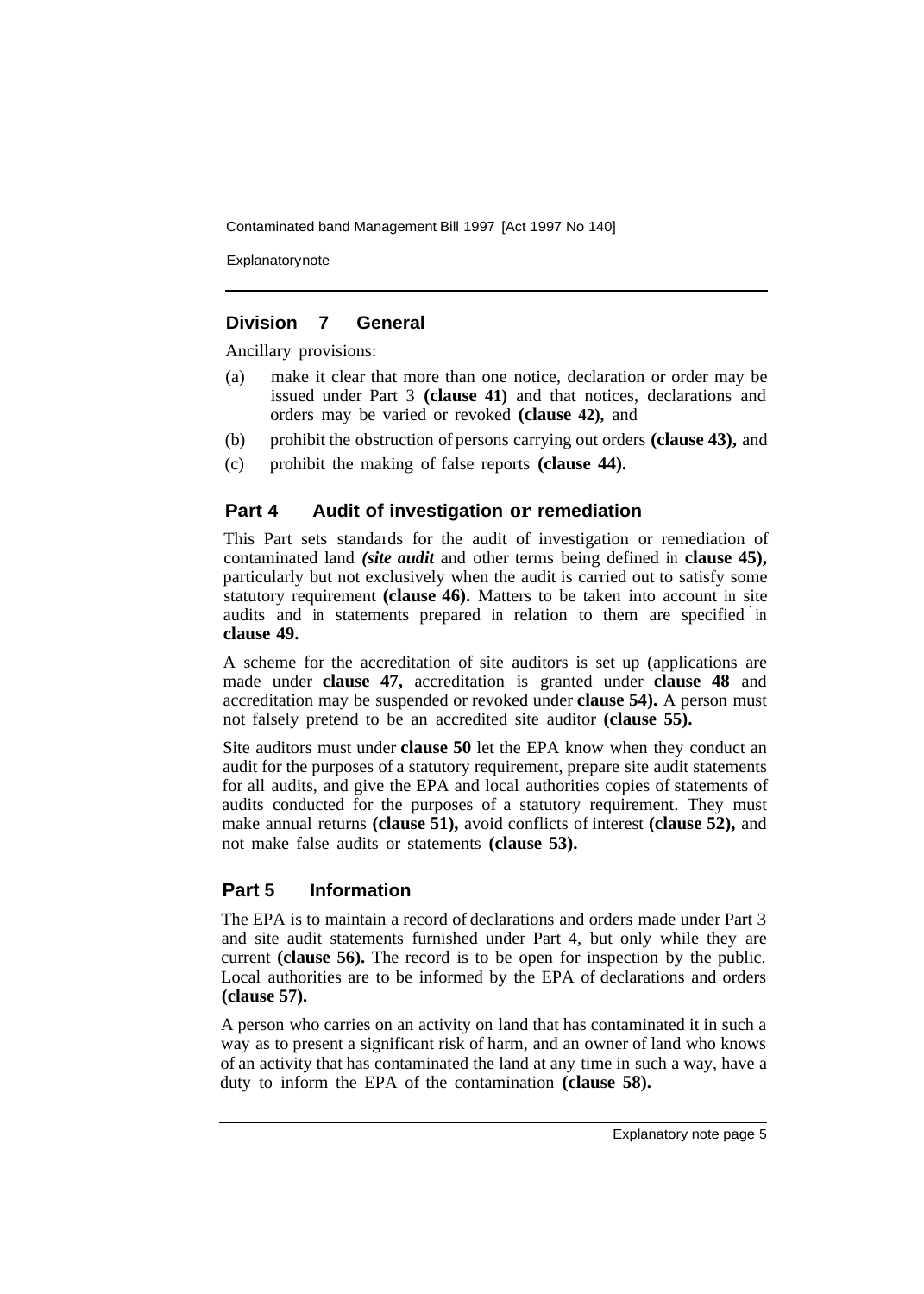Explanatorynote

#### **Part 6 Appeals**

A person ordered to investigate or remediate may appeal to the Land and Environment Court against the order **(clause 59).** The appellate powers of the Court are outlined in **clause 60.** 

#### **Part 7 Orders against directors or companies to investigate or remediate at own expense**

Provision is made to deal with certain cases of evasion by corporations of their obligations under investigation or remediation orders.

If a corporation is wound up to avoid compliance with an order, a director **(clause 61)** or holding company **(clause 63)** may be ordered by the Land and Environment Court to comply with the order instead.

If contaminated land is disposed of to avoid compliance with an order, a director of the corporation that disposed of the land may be similarly ordered to comply **(clause 62).** 

#### **Part 8 Evidence**

Part 8 contains provisions (including definitions in **clause 64)** relating to presumptions as to certain matters:

- (a) responsibility for contamination of land **(clause 65),**
- (b) ownership or occupation of land **(clause 66),**
- (c) appointments of various officers **(clause 67),**
- (d) authenticity and authorship of documents and signatures **(clause 68),**
- (e) various matters set out in certificates **(clause 69),**
- (f) authenticity and correctness of scientific analyses and reports **(clause 70).**

#### **Part 9 Authorised officers**

#### **Division Administration**

Authorised officers may be appointed for the purposes of the proposed Act **(clause 71),** with unrestricted authority or subject to limits **(clause 72)** and must be issued with proof of identity and show it when appropriately asked to do so **(clause 73).**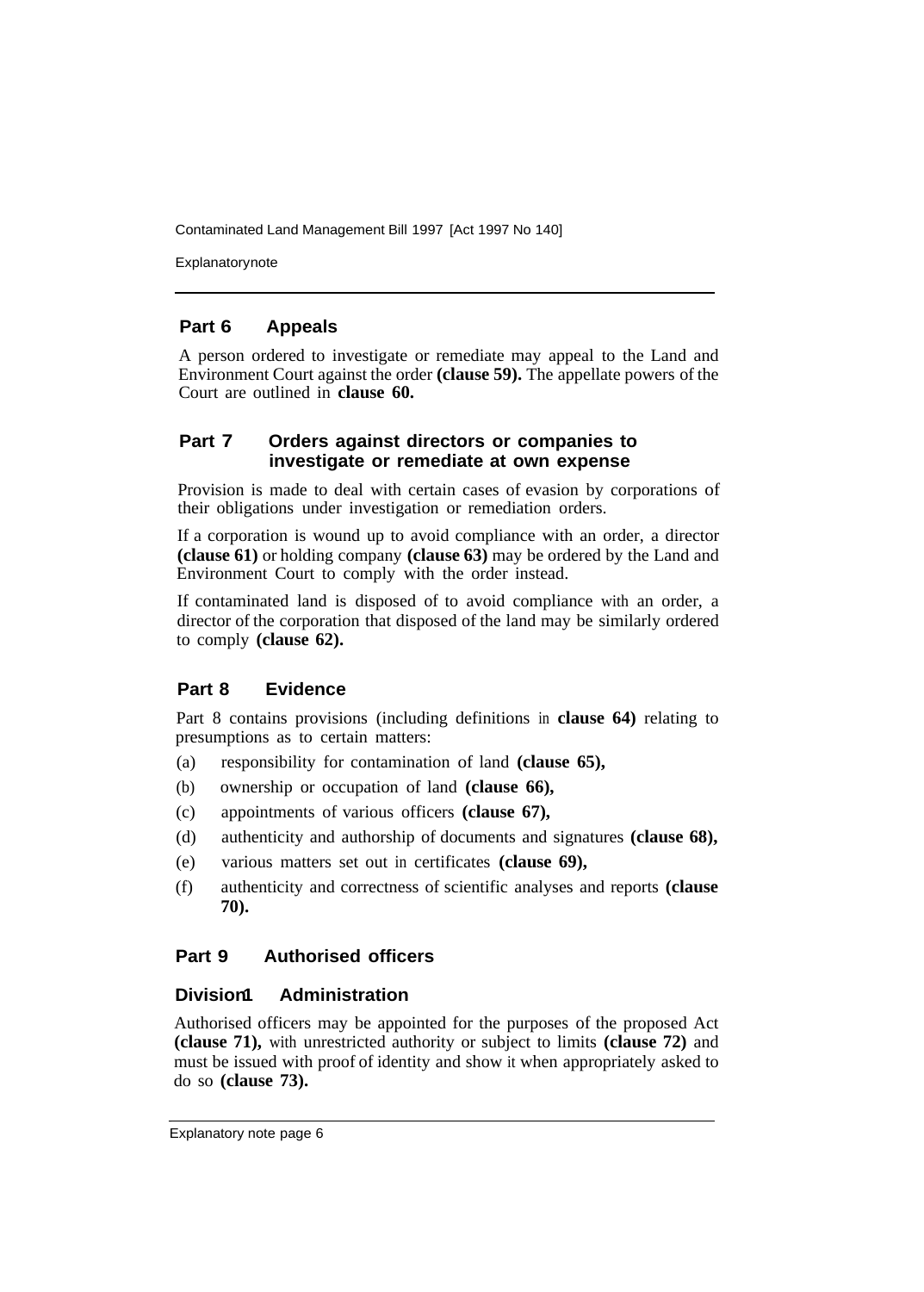Explanatory note

#### **Division 2 Powers to require information or records**

In certain situations, the EPA may require **(clause 75)** the provision of information or records within the knowledge or control of a person **(clause 78),** or an authorised officer may make such a requirement **(clause 76).** A manner and reasonable period for compliance must be specified **(clause 77).**  Whether a power of entry under proposed Division 3 has been exercised is irrelevant to the operation of this Division **(clause 74). Clause 78** also provides that the person furnished with the material may require it to be provided in written form and may copy it.

#### **Division 3 Powers of entry and search of land**

An authorised officer may enter land **(clause 79),** but if that means entering a residence, only with a search warrant or the occupier's permission **(clause 80).** Once on the land, the officer may carry out examinations and do other things specified in **clause 81.** Officers may apply for search warrants **(clause 82)** and may require the assistance of occupiers of premises entered by the officers **(clause 83).** They must exercise care in entering and searching premises **(clause 84)** and the EPA must (with certain exceptions) compensate persons who suffer loss through damage caused when an officer exercises a power of entry **(clause 85).** 

#### **Division 4 Powers to question persons**

An authorised officer may require a person to provide answers and the EPA may require a body corporate to nominate a representative to provide such answers **(clause 86).** 

#### **Division 5 General**

Offences of failing to answer questions, lying and obstructing under the Part are set out in **clause 87.** Procedural and evidentiary provisions concerning questioning are set out in **clause 88.** 

#### **Part 10 Offences**

#### **Division 1 Proceedings for offences generally**

The courts that have jurisdiction over offences under the proposed Act **(clauses 89** and **90)** and limitations for the bringing of prosecutions **(clause 91)** are specified.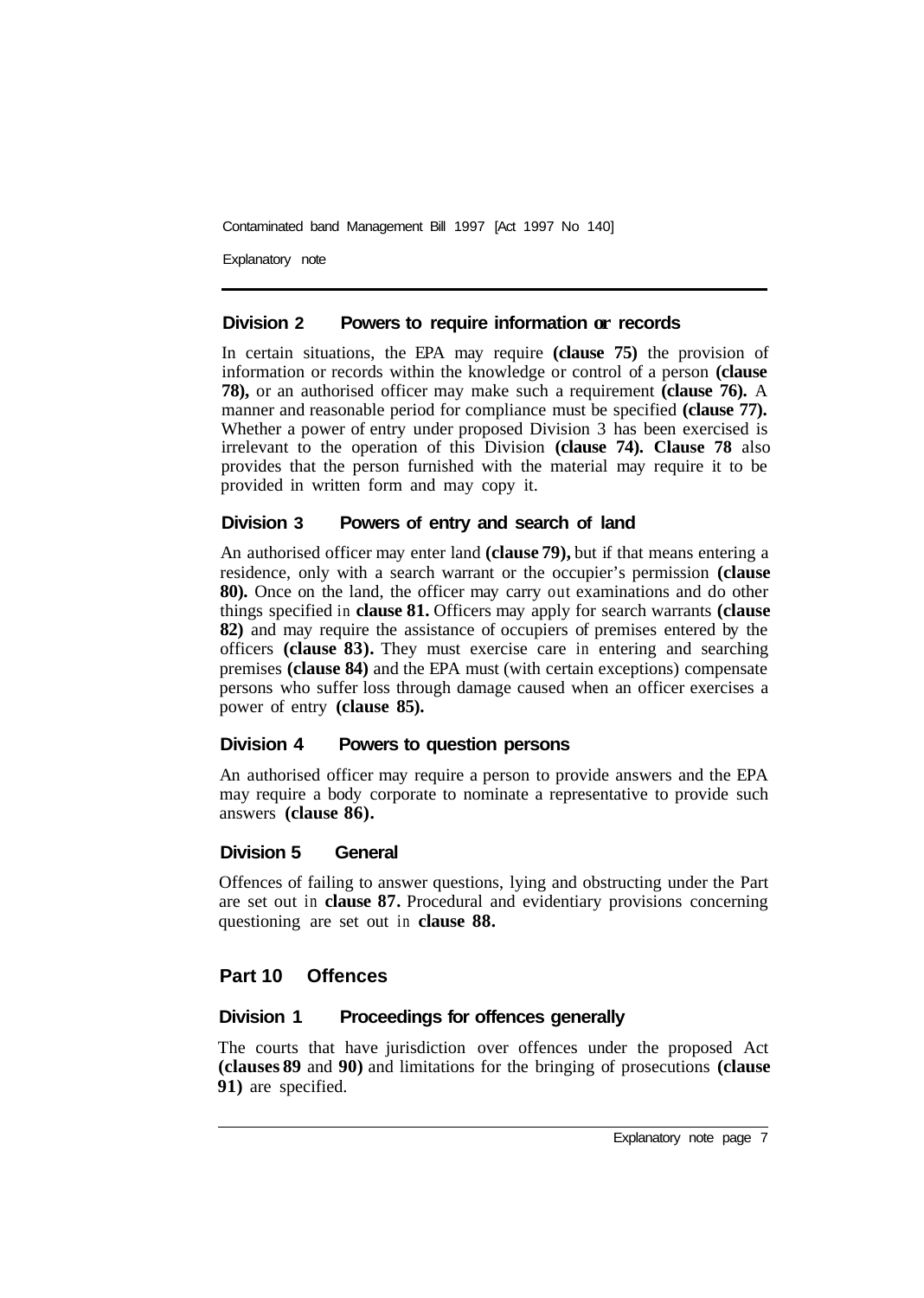**Explanatory note** 

#### **Division 2 Who may institute proceedings for offences**

The EPA is the normal initiator of proceedings **(clause 92)** for a breach of the proposed Act or the regulations made under the proposed Act; but any person may initiate proceedings with the leave of the Land and Environment Court if the EPA does not do so **(clause 93).** 

#### **Division 3 Restraint of breaches without prosecution for offence**

Any person may seek an order against an actual or threatened breach of the Act or regulations made under the proposed Act **(clause 94).** 

#### **Division 4 General**

**Clause 95** sets out matters to be considered in sentencing.

A director of a corporation that commits an offence is guilty of the same offence as the corporation unless the director can disprove his or her guilt **(clause 96).** 

A defendant to any proceedings under a provision that provides a defence of reasonable excuse has the onus of proving the defence **(clause 97).** 

In dealing with an offence under the proposed Act, a court may, among other things, dismiss a charge or conditionally discharge a defendant under section 556A of the *Crimes Act 1900* or defer sentence under section 558 of that Act **(clause 98).** 

#### **Part 11 Miscellaneous**

The proposed Act binds the Crown **(clause 99),** provides for the resolution of disputes between the EPA and other public authorities **(clause 100),** prohibits false statements generally under the proposed Act **(clause 101),** makes it clear that the EPA may conduct education programs about contamination **(clause 102),** enables the EPA to make guidelines and sets out the procedure for their making **(clause 103),** prohibits (with exceptions) the disclosure of secrets learnt in the administration of the proposed Act **(clause 104)** and provides various means for the service of notices under the proposed Act **(clause 105).** 

The operation of other Acts is not restricted **(clause 106)** and civil and other remedies are not displaced **(clause 107).**